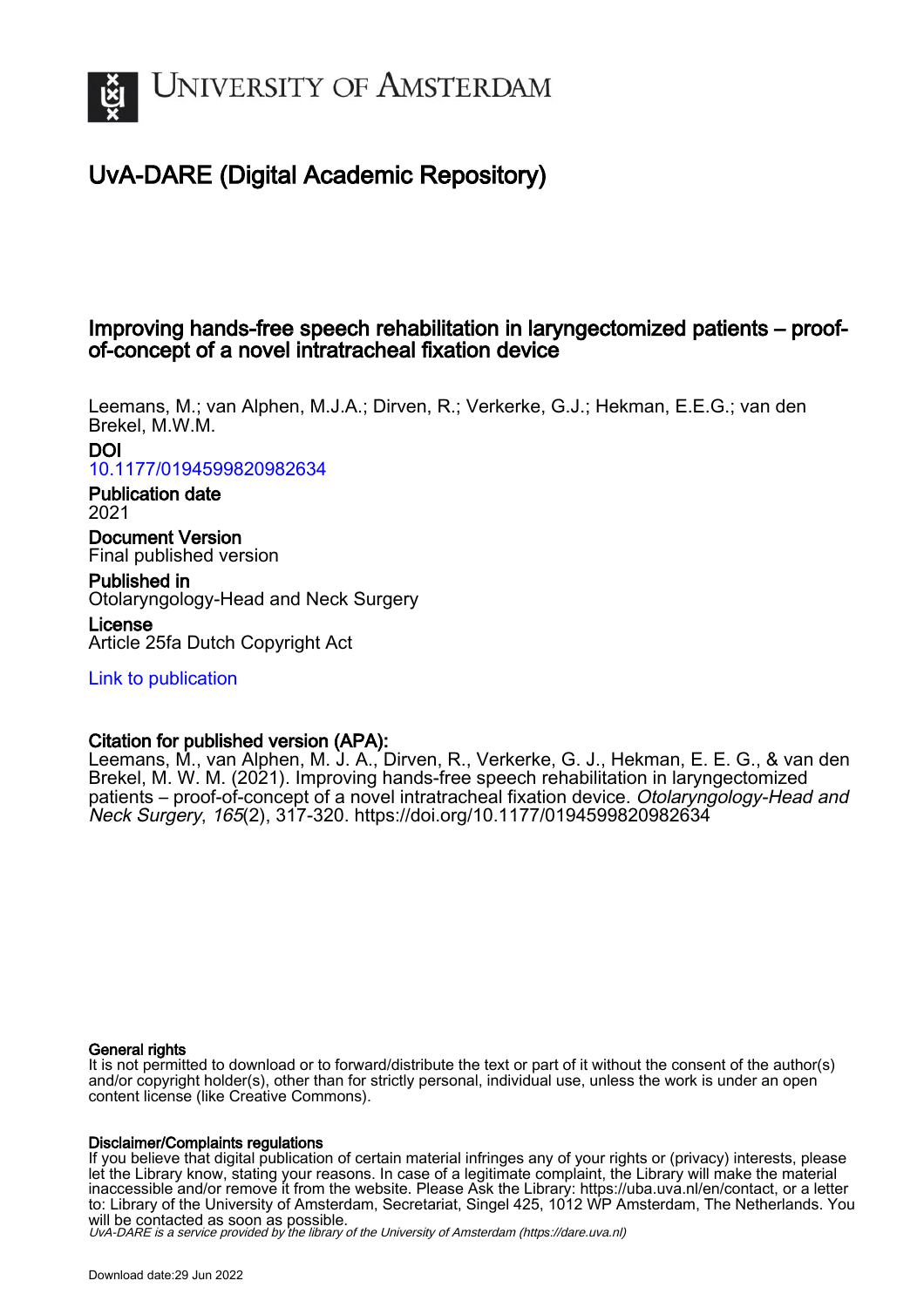Original Research—Head and Neck Surgery

# Improving Hands-free Speech Rehabilitation in Patients With a Laryngectomy: Proof-of-Concept of an Intratracheal Fixation Device

AMERICAN ACADEMY OF OTOLARYNGOLOGY-<br>HEAD AND NECK SURGERY **FOUNDATION** 

Otolaryngology– Head and Neck Surgery 2021, Vol. 165(2) 317–320 © American Academy of Otolaryngology–Head and Neck Surgery Foundation 2021 Reprints and permission: sagepub.com/journalsPermissions.nav DOI: 10.1177/0194599820982634 http://otojournal.org

**SSAGE** 

Maartje Leemans, MSc<sup>1</sup>, Maarten J.A. van Alphen, PhD<sup>1</sup>, Richard Dirven, MD, PhD<sup>1</sup>, Gijsbertus J. Verkerke, PhD<sup>2,3</sup>, Edsko E.G. Hekman,  $MSc^3$ , and Michiel W.M. van den Brekel, MD, PhD<sup>1,4,5</sup>

#### Abstract

Permanent hands-free speech with the use of an automatic speaking valve (ASV) is regarded as the optimal voice rehabilitation after total laryngectomy. Due to fixation problems, regular ASV use in patients with a laryngectomy is limited. We have developed an intratracheal fixation device (ITFD) composed of an intratracheal button augmented by hydrophilic foam around its shaft. This study evaluates the shortterm effectiveness and experienced comfort of this ITFD during hands-free speech in 7 participants with a laryngectomy. We found that 4 of 7 participants had secure ASV fixation inside the tracheostoma during hands-free speech for at least 30 minutes with the ITFD. The ITFD's comfort was perceived positively overall. The insertion was perceived as being mildly uncomfortable but not painful. This proof-ofconcept study demonstrates the feasibility of the ITFD that might improve stomal attachment of ASVs, and it provides the basis for further development toward a prototype suitable for long-term daily use.

#### Keywords

total laryngectomy, speech rehabilitation, hands-free speech, automatic speaking valve, intratracheal fixation, tracheostoma valves

Received October 2, 2020; accepted November 25, 2020.

**Permanent hands-free speech with the use of an auto-**<br>matic speaking valve (ASV) is regarded as the optimal<br>voice rehabilitation after total laryngectomy.<sup>1,2</sup> The<br>ASV enables patients with a laryngectomy to speak without matic speaking valve (ASV) is regarded as the optimal voice rehabilitation after total laryngectomy.<sup>1,2</sup> The ASV enables patients with a laryngectomy to speak without using manual occlusion, therefore reducing the emphasis on the patient's disability and improving hygiene and dexterity. However, regular use of hands-free speech with an ASV is limited to only 7% to 37.5% of patients,  $2-7$  mainly due to problems with achieving airtight ASV fixation in the tracheostoma opening.<sup>2-5,8,9</sup> We have developed an intratracheal fixation device (ITFD) as a potential alternative method to

improve ASV fixation and ultimately compliance. In this proof-of-concept study with 7 patients with a laryngectomy, we focused on the short-term effectiveness and experienced comfort of the ITFD.

### Patients and Methods

#### **Patients**

Seven patients with a laryngectomy who were seen for follow-up in the Netherlands Cancer Institute (NKI) were included after NKI Institutional Review Board approval of this study. Six participants were male, and the mean age was 67 years (range 51-78 years). The majority of the participants (6/7) daily use a peristomal adhesive with a manual occluding heat and moisture exchanger. None of the included participants use an intratracheal button with ASV hands-free speech on a daily basis.

#### Intratracheal Fixation Device

The ITFD that we developed consists of an intratracheal button (Provox Larybutton; Atos Medical AB) augmented by a hydrophilic polyvinyl acryl foam (Ivalon Nasal Packing; Fabco) around its shaft, secured with a suture string (Vicryl 3.0; Ethicon). The foam exterior expands and softens considerably under the influence of moisture after insertion into the

#### Corresponding Author:

Michiel W.M. van den Brekel, MD, PhD, Department of Head and Neck Oncology and Surgery, Netherlands Cancer Institute–Antoni van Leeuwenhoek, Plesmanlaan 121, Amsterdam, Noord-Holland, 1066 CX, the Netherlands. Email: m.vd.brekel@nki.nl

<sup>&</sup>lt;sup>1</sup>Department of Head and Neck Oncology and Surgery, Netherlands Cancer Institute–Antoni van Leeuwenhoek, Amsterdam, the Netherlands  $^{2}$ Department of Rehabilitation Medicine, University of Groningen, University Medical Center Groningen, Groningen, the Netherlands

 $3$ Department of Biomechanical Engineering, University of Twente, Enschede, the Netherlands

<sup>&</sup>lt;sup>4</sup>Institute of Phonetic Sciences, University of Amsterdam, Amsterdam, the **Netherlands** 

<sup>&</sup>lt;sup>5</sup>Department of Oral and Maxillofacial Surgery, Amsterdam University Medical Center, Amsterdam, the Netherlands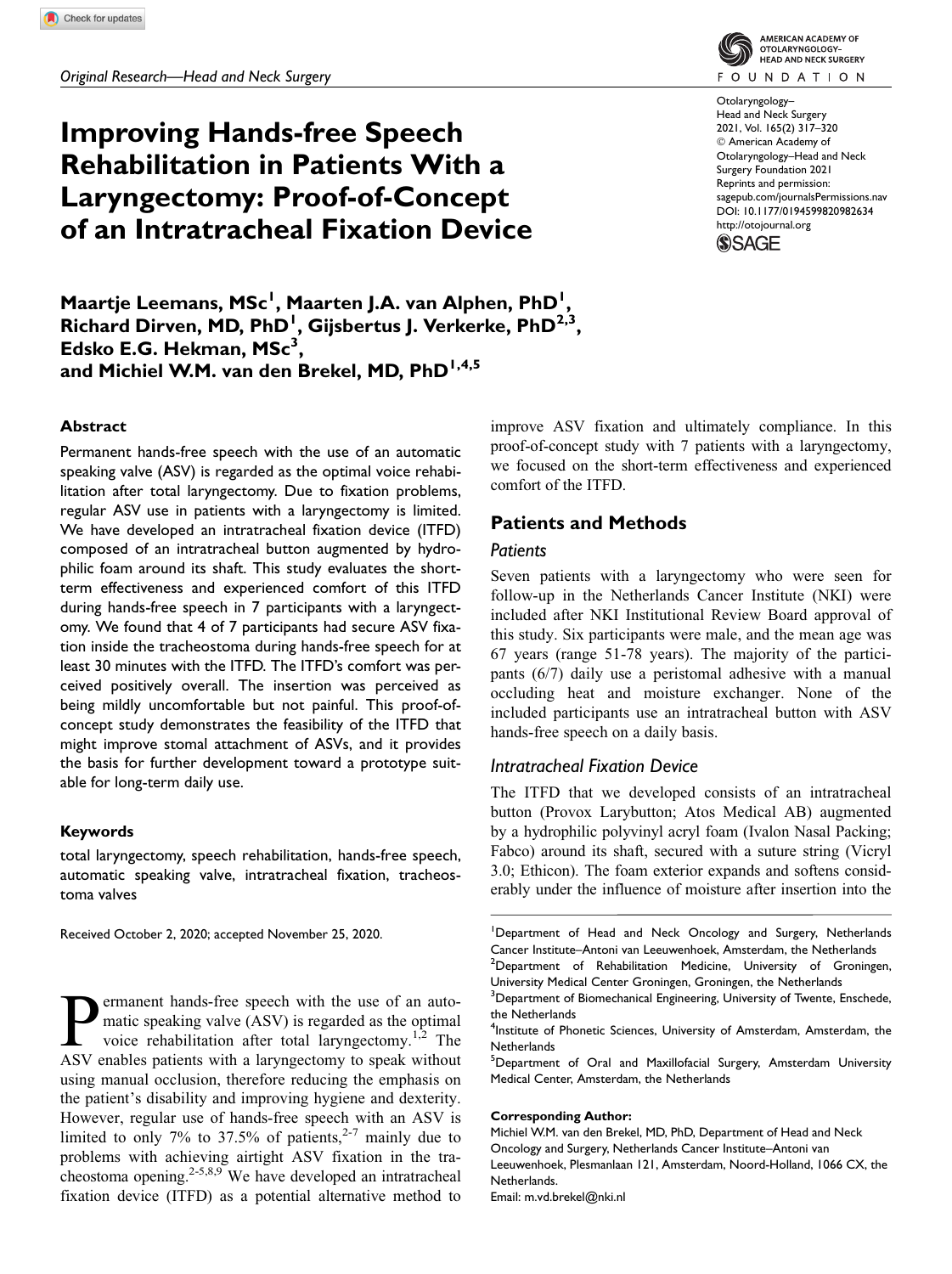

Figure 1. Schematic representation of the positioning of the intratracheal fixation device (ITFD) inside the tracheostoma. ASV, automatic speaking valve; HME, heat and moisture exchanger; ITFD = intratracheal fixation device.

tracheostoma opening, thereby adapting to the tracheostoma morphology (**Figure 1**).

At the NKI's outpatient clinic, a head and neck surgeon assembled the participant-specific ITFDs by adjusting the thickness of the foam exterior and the dimensions of the button. After insertion of the ITFD into the participant's stoma, an ASV was placed into the ITFD and worn for a maximum of 30 minutes or until it was dislodged from the tracheostoma. We monitored the participants on the shortterm effectiveness of the ITFD during hands-free speech. Subsequently, participants filled out a questionnaire on the experienced comfort of the ITFD.

## **Results**

The participants' characteristics and results of the observed short-term effectiveness of the IFTD are shown in Table 1. We observed that 4 of 7 participants had an effective shortterm ASV fixation (30 minutes) inside the tracheostoma during hands-free speech. The remaining 3 participants were unable to obtain effective ASV fixation due to their specific stoma morphology (ie, not device related). The expanded foam exterior did not restrict the lumen of the intratracheal button or the voice prosthesis in 6 of 7 participants (**Figure 2**).

The overall comfort of the ITFD was experienced positively by the participants. The insertion of the ITFD with the dry, compressed foam exterior was experienced by 2 participants as mildly uncomfortable but not painful.

## **Discussion**

This proof-of-concept study shows that the ITFD can provide effective short-term ASV fixation during hands-free speech in a subset of patients with a laryngectomy. Additionally, the ITFD's comfort was overall experienced positively.

This proof-of-concept study focused on the short-term effectiveness and comfort of the ITFD, as made in-house; other aspects of the effectiveness were beyond the scope of this study. Therefore, the long-term effectiveness and comfort of a fully developed and professionally manufactured ITFD are still unknown, as well as the clinical effect of long-term use and repeated use on the tissue of the tracheostoma.

Additionally, the study design had its limitations. The process of fitting the participant-specific ITFD was done more or less in a trial-and-error approach, involving the



Figure 2. Correct placement of the intratracheal fixation device inside the tracheostoma (participant 3). The circle indicates the placement of the voice prosthesis, which is not obstructed by the device.

professional but subjective estimates of the surgeons. In case of an unsuccessful insertion, the dimensions were adjusted. The thickness of the dry, compressed hydrophilic foam exterior proved to be the main restricting factor to a successful insertion because it influences the pliability of the ITFD. Since the ITFD was made in-house, the size of the hydrophilic foam was adjusted with a scalpel, resulting in somewhat irregular material edges and thickness. However, the hydrophilic foam material is intended for mucosal application, and its dimensions can safely be adjusted due to the material's nonshredding property.<sup>10</sup> Another limitation is that the ITFD was inserted only once per participant. It can be expected that insertion becomes easier after a few times of application.

The ITFD did not provide effective ASV fixation during hands-free speech in all participants; however, none of the participants are currently able to speak hands-free with the use of a standard intratracheal button. Important parameters influencing the ITFD's success are the stoma morphology and location of the voice prosthesis, which should be studied more extensively to determine the most optimal IFTD design and range of dimensions.

Furthermore, this ITFD can serve as an alternative fixation method to overcome disadvantages of current peristomal and intratracheal fixation methods, such as skin irritation, air leakage, and inadequate tracheostoma fit.<sup>1,2,4,8,11-16</sup>

## Conclusion

We conclude that this proof-of-concept study demonstrates the feasibility and comfort of the modified ITFD during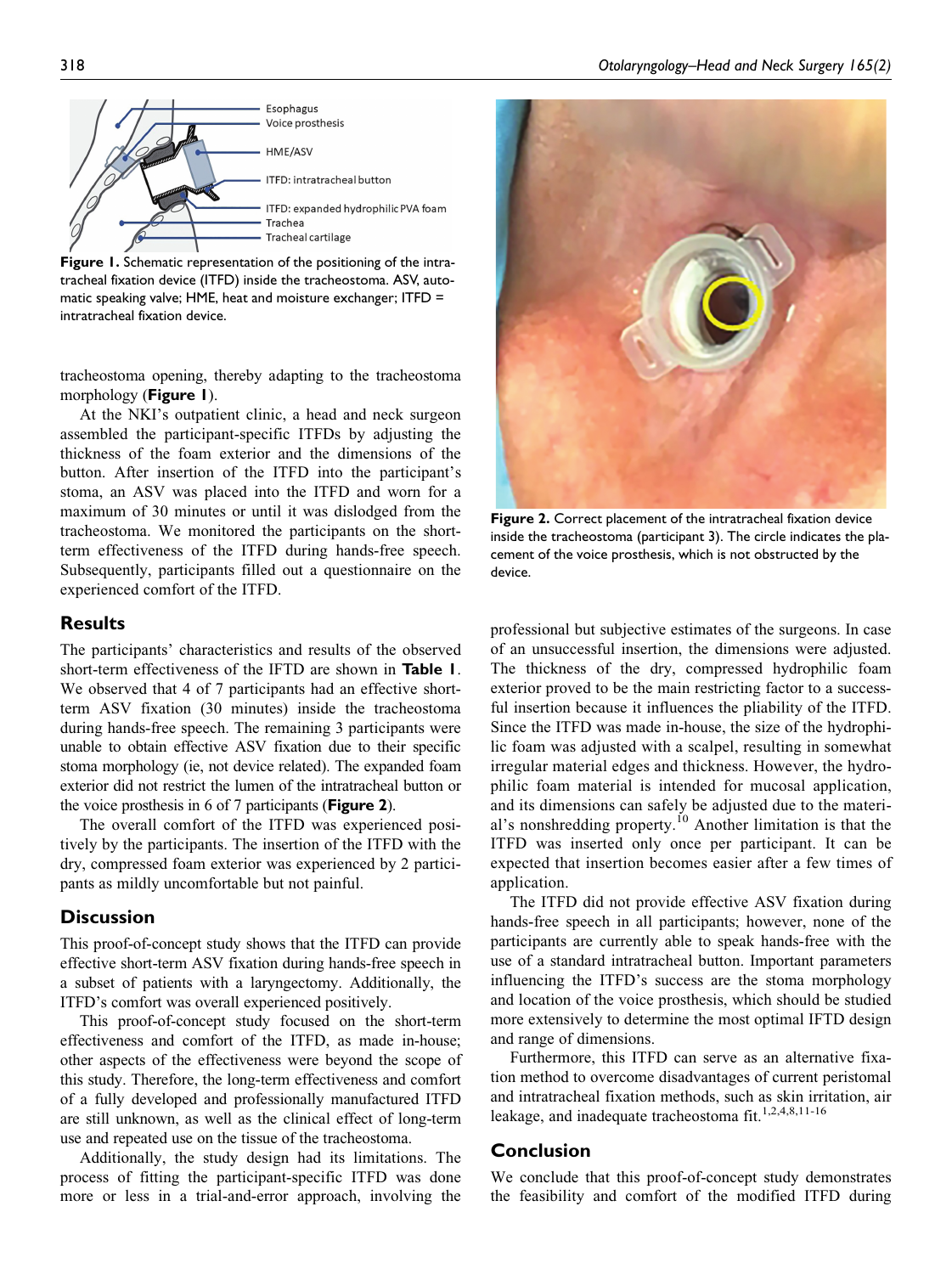|                                       |     |                | Table 1. Participant Characteristics and Short-term Effectiveness of the ITFD. |                                        |                         |                                                    |                                                                                           |                                                                                                                                                                     |
|---------------------------------------|-----|----------------|--------------------------------------------------------------------------------|----------------------------------------|-------------------------|----------------------------------------------------|-------------------------------------------------------------------------------------------|---------------------------------------------------------------------------------------------------------------------------------------------------------------------|
|                                       |     |                |                                                                                | Participant-specific ITFD              |                         |                                                    |                                                                                           |                                                                                                                                                                     |
| $\frac{\dot{\mathsf{S}}}{\mathsf{Z}}$ | Sex | Age, y         | speech rehabilitation<br>Daily fixation and<br>method                          | size, mm <sup>a</sup><br><b>Button</b> | thickness,<br>Foam<br>E | hands-free speech?<br>Effective fixation<br>during | Removal of ITFD                                                                           | Additional remarks                                                                                                                                                  |
|                                       | Σ   | \$             | HME + ASV<br>Adhesive,                                                         | <b>12/8</b>                            | 7                       | Yes, $\sim$ 30 min                                 | Easy manual removal                                                                       | Full 30-min fixation with forceful<br>observed leakage of air.<br>hands-free speech, no                                                                             |
| 2                                     | Σ   | $\overline{5}$ | Adhesive,<br>뿐<br>도                                                            | 16/18                                  | $\frac{15}{1}$          | No, 0 min                                          | Spontaneous dislodgment out of<br>tracheostoma                                            | morphology. Small blood stain<br>prosthesis due to a shallow<br>observed on foam exterior<br>ITFD obstructed the voice<br>and beveled stoma<br>after removal.       |
| $\mathbf{\tilde{z}}$                  | Σ   | 72             | Button,<br>HME                                                                 | 18/8                                   | $\overline{7}$          | Yes, $\sim$ 30 min                                 | Dislodgment out of tracheostoma after<br>very forceful pressure buildup by<br>participant | Full 30-min fixation with forceful<br>observed leakage of air.<br>hands-free speech, no                                                                             |
| 4                                     | Σ   | $\approx$      | Adhesive,<br>HME                                                               | 2/18                                   | $\overline{7}$          | Yes, ~30 min                                       | Easy manual removal                                                                       | removal, foam appeared to not<br>Full 30-min fixation with forceful<br>observed leakage of air. After<br>hands-free speech, no<br>have been completely<br>expanded. |
| LN,                                   | Σ   | 59             | $HME + ASV$<br>Adhesive,                                                       | 14/8                                   | 7                       | Yes, $\sim$ 30 min                                 | Easy manual removal                                                                       | Full 30-min fixation with forceful<br>observed leakage of air.<br>hands-free speech, no                                                                             |
| ç                                     | щ   | \$             | Adhesive,<br>뿐<br>도                                                            | 12/8                                   | 7                       | No, <5 min                                         | Spontaneous dislodgment out of<br>tracheostoma                                            | participant was not able to gain<br>Deep stoma. Peristomal skin and<br>hands-free speech. Thus, the<br>(forceful) hands-free speech.<br>ITFD came forward during    |
| $\overline{ }$                        | Σ   | \$             | Adhesive,<br>当시<br>나                                                           | 14/8                                   | $\frac{15}{1}$          | No, 5-10 min                                       | Spontaneous dislodgment out of<br>tracheostoma                                            | ~5-10 min of forceful hands-free<br>speech possibly due to specific<br>blood stain observed on foam<br>stoma morphology. Small<br>exterior after removal.           |

Abbreviations: ASV, automatic speaking valve; F, female; HME, heat and moisture exchanger; ITFD, intratracheal fixation device; M, male.<br>ªDiameter/length. Abbreviations: ASV, automatic speaking valve; F, female; HME, heat and moisture exchanger; ITFD, intratracheal fixation device; M, male. aDiameter/length.